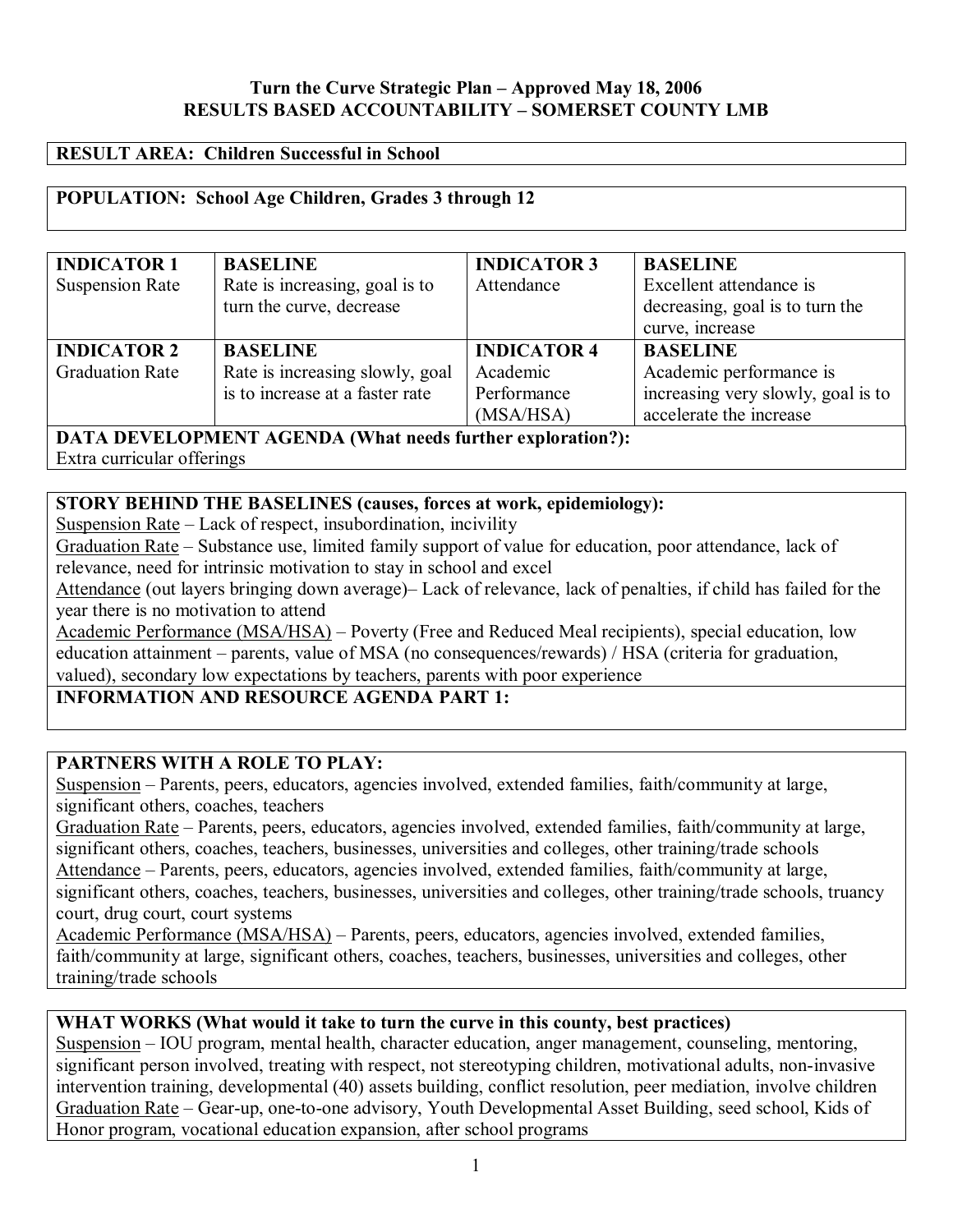Attendance – Incentives, motivational adults (testimony), after school programs, wrap-around services (mental health), Truancy Court, Bridges to Success, ROTC

Academic Performance (MSA/HSA) – NASA – summer camp and school year, UMES – upward bound, summer library reading program, book mobile expansion, after school programs, MSA nights at elementary schools, school outreach to community, elementary summer programs, agency participation in education planning process

**INFORMATION AND RESOURCE AGENDA PART 2 (What needs further exploration?):** 

Graduation Rate – Family support, research additional evidence-based programs

Attendance – Incentives (intrinsic versus extrinsic), Truancy Court sanctions

Academic Performance – How to engage parents with poor expectations, extrinsic support from partners (social marketing campaign) expectations

| <b>ACTION PLAN</b>                          | <b>Now</b>   | 2007 | 2-5 Years | <b>BUDGET or No Cost/Low Cost</b> |
|---------------------------------------------|--------------|------|-----------|-----------------------------------|
| Suspension - Strengthen mentoring program   | X            | X    |           | Low Cost - \$20,000 to \$40,000   |
| Suspension - Youth Developmental Asset      |              | X    |           | Low Cost - $$1,500$               |
| <b>Building</b>                             |              |      |           |                                   |
| Suspension – Alternatives to suspensions    | X            | X    |           | Unknown                           |
| Graduation – Seed School                    |              |      | X         | \$31,000 per child                |
| Graduation – Vocational Education expansion |              |      | X         | $$100,000$ plus (3 teachers)      |
| Graduation - Developmental Asset Building   |              | X    |           | No Cost or \$1,500                |
| Graduation – Family support                 |              |      |           |                                   |
| Attendance - After school transportation    | X            | X    |           | $$100,000$ plus                   |
| Attendance – Character Counts w/Businesses  |              | X    |           | \$5,000                           |
| Academic – Book mobile expansion            |              | X    | X         | \$50,000 plus yearly              |
| Academic – Elementary summer program        |              | X    |           | $$100,000$ plus                   |
| Academic – After school transportation      | X            | X    |           | $$100,000$ plus                   |
| Academic - School outreach                  | $\mathbf{X}$ |      |           | \$4,000                           |
| Academic – Agency participation             | X            |      |           | No Cost                           |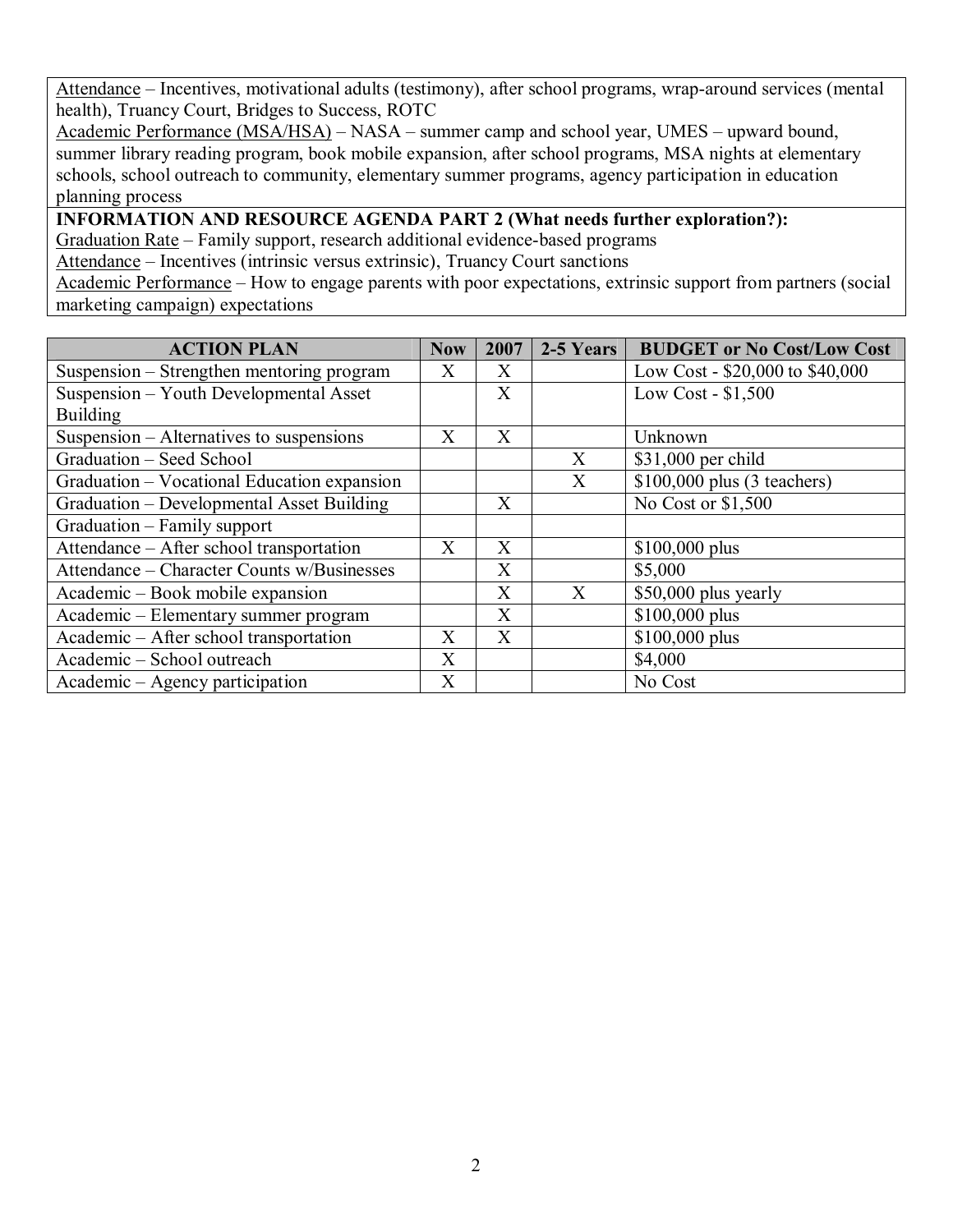# Turn the Curve Strategic Plan - Approved May 18, 2006 **RESULTS BASED ACCOUNTABILITY – SOMERSET COUNTY LMB**

# **RESULT AREA: Children Safe in Their Families and Communities**

# **POPULATION: Pre-birth to 18**

| <b>INDICATOR 1</b><br>Juvenile Violent<br>Crime                    | <b>BASELINE</b><br>Rate is increasing, goal is to<br>turn the curve, decrease<br>number                     | <b>INDICATOR 3</b><br>Child abuse and<br>neglect | <b>BASELINE</b><br>Rate is increasing, goal is to turn<br>the curve, decrease number                        |
|--------------------------------------------------------------------|-------------------------------------------------------------------------------------------------------------|--------------------------------------------------|-------------------------------------------------------------------------------------------------------------|
| <b>INDICATOR 2</b><br>Substance Use                                | <b>BASELINE</b><br>Rate is increasing, goal is to<br>turn the curve, decrease<br>number of youth and adults | <b>INDICATOR 4</b><br>Gang activity              | <b>BASELINE</b><br>Involvement by juveniles in gang<br>activity is on the rise; goal is to<br>reverse trend |
| <b>DATA DEVELOPMENT AGENDA ((What needs further exploration?):</b> |                                                                                                             |                                                  |                                                                                                             |

# **STORY BEHIND THE BASELINES (causes, forces at work, epidemiology):**

Juvenile Violent Crime – More assault charges in middle school age group, weapons in school/community, media exposure (games, TV, movies), respect, poor impulse control, children seeking power/attention, children raising themselves, abuse and neglect connection, no fear of consequences, seeking structure (in facility?), children do not feel safe, parents encourage behavior, goals?

Substance Use – Illegal substances everywhere/accessible, hopeless about future, lack of recreational opportunities, poverty-transportation, family/community norms favorable, easy income revenue

Child Abuse and Neglect – Poverty, addictions/substance abuse, age of parents, poor parenting skills, absence of models, mental illness, single parent homes, education, isolation (geographic and social), frustration, culture of community

Gang Activity – Peer norms favorable to gang involvement; media reinforcement, sense of belonging, drug trafficking

**INFORMATION AND RESOURCE AGENDA PART 1 (What needs further exploration?):** 

Juvenile Violent Crime – Explore age of parents, child abuse and neglect

# **PARTNERS WITH A ROLE TO PLAY:**

Juvenile Violent Crime – Law enforcement, recreation, sports, schools, parents, health department, faith based, peers, medical profession, civic groups

Substance  $Use$  – Law enforcement, recreation, sports, schools, parents, health department, faith based, peers, medical profession, civic groups

Child Abuse and Neglect – Law enforcement, recreation, sports, schools, parents, health department, faith based, peers, medical profession (reporting), civic groups, court system, agencies

Gang Activity - Law enforcement, education, corrections, parole and probation, DJS, State's Attorney, courts, recreation, sports, schools, parents, health department, faith based, peers, medical profession, civic groups

# **WHAT WORKS (What would it take to turn the curve in this county, best practices):**

Juvenile Violent Crime – Behavior modification, Peacemakers, mentoring, faith community, goal setting, Healthy Families, dedicated space for health department in public schools, Healthy Students/Safe Schools Substance  $Use$  – Treatment, prevention/education (all three levels), appropriate inpatient and outpatient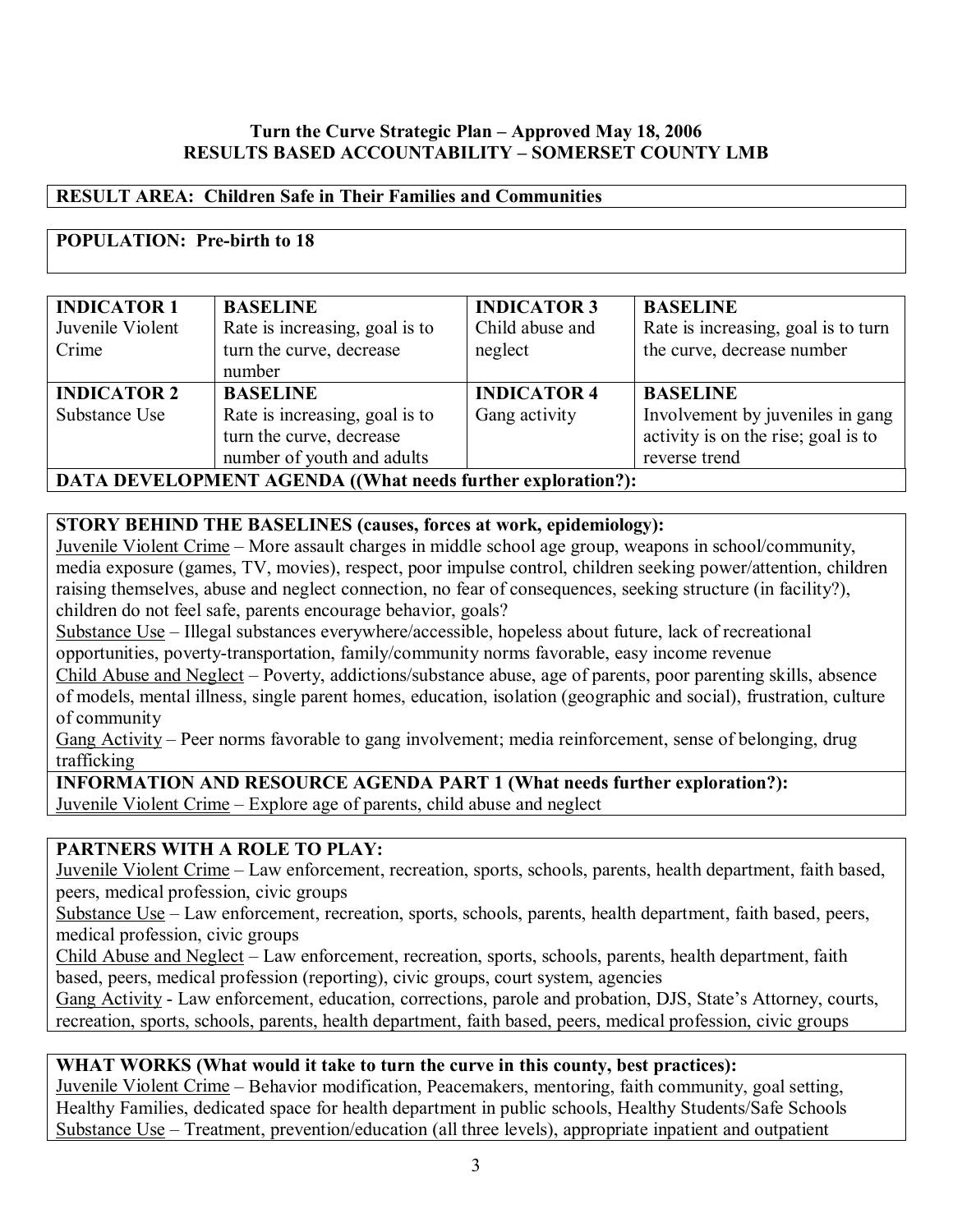treatment – don't have, motivation to treatment, recreation/entertainment, healthy lifestyles, youth developmental asset building, non-sports activities

Child abuse and neglect – Parenting classes, Healthy Families, Family Preservation, Bridges to Success, Safe and Stable Families, DSS programs (Families Now, Child Advocacy Center, Family Services, Child Protective Services), out of home placement, court system (fear), counseling (mental health), surrogate parents, mentoring, extended family, birth control, outreach and prevention, social marketing

**INFORMATION AND RESOURCE AGENDA PART 2 (What needs further exploration?):** 

Juvenile Violent Crime – Extrinsic, Intrinsic issues, engaging parents in youth lives, Stork Project (model in PA), clear cause and effect between crime and punishment

Child abuse and neglect – Poverty stricken people need hope, aftercare/transition, inpatient/outpatient treatment, parenting classes (transportation)

Gang Activity – Research best practices and evidence-based approaches

| <b>ACTION PLAN</b>                             | <b>Now</b>   | 2007           | $2-5$ Years | <b>BUDGET or No Cost/Low Cost</b> |
|------------------------------------------------|--------------|----------------|-------------|-----------------------------------|
| Juvenile Violent Crime – Mentoring             |              |                |             | Low cost $/$ no cost              |
| Juvenile Violent Crime - Youth                 |              | X              |             | Low cost, $$1,500$                |
| <b>Developmental Asset Building</b>            |              |                |             |                                   |
| Juvenile Violent Crime - Healthy Families      | X            |                |             | \$300,000                         |
| Juvenile Violent Crime - Healthy               |              |                | X           | \$1,000,000                       |
| <b>Students/Safe Schools</b>                   |              |                |             |                                   |
| Substance Use – Youth Developmental Asset      |              | X              |             | Low cost, $$1,500$                |
| <b>Building</b>                                |              |                |             |                                   |
| Substance Use – Recreational activities        | $\mathbf{X}$ | $\overline{X}$ |             | Low cost/No cost, resource        |
| (Developmental Agenda)                         |              |                |             | sharing                           |
| Child Abuse and Neglect – Mentoring            |              |                |             | Low cost $/$ no cost              |
| Child Abuse and Neglect – Healthy Families /   |              |                |             | \$500,000                         |
| Safe and Stable Families                       |              |                |             |                                   |
| Child Abuse and Neglect – Family               |              | X              |             | \$180,000                         |
| Preservation funding (watch)                   |              |                |             |                                   |
| Child Abuse and Neglect - Parenting classes    |              |                |             |                                   |
| (transportation)                               |              |                |             |                                   |
| Child Abuse and Neglect – Outreach / social    |              | X              |             | \$10,000                          |
| marketing                                      |              |                |             |                                   |
| Gang Activity – Assess issue and research best |              | X              |             |                                   |
| strategies                                     |              |                |             |                                   |